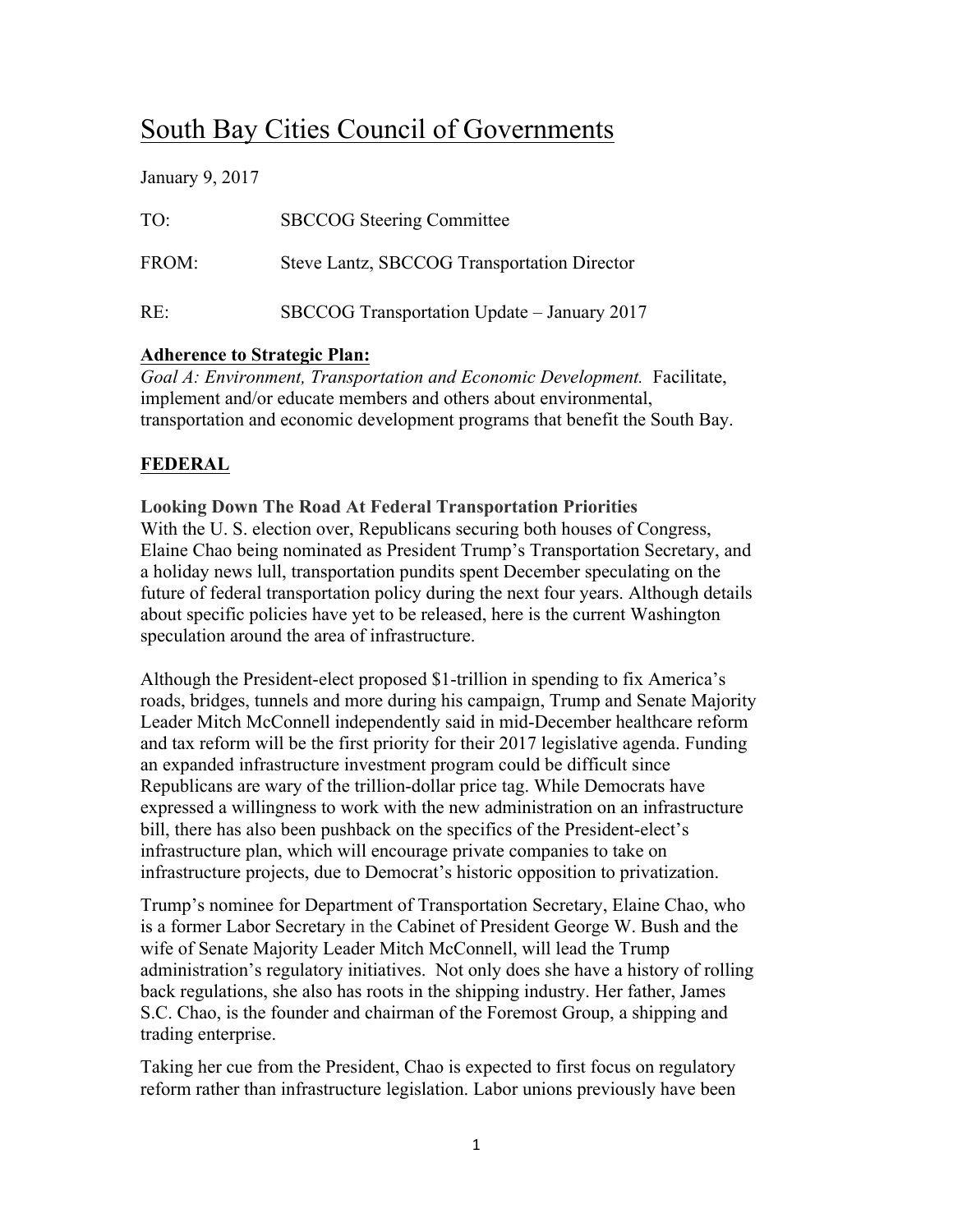critical of Chao, especially regarding the minimum wage as well as labor law enforcement and worker safety. And lobbyists are already placing their "asks" in her inbox. Trucking organizations hope she will roll back regulations that "hinder small-business truckers and undermine overall transportation efficiency," said Todd Spencer, executive vice president of Owner-Operator Independent Drivers Association. The American Association of Port Authorities wrote a letter to the President's transition team, recommending "landside investments, modernized navigation channels and [improved] border security".

#### **Update on FAA Drone Registrations**

Since finalizing its commercial drone rule in August, the Federal Aviation Administration (FAA) as of mid-December has registered drones for more than 581,000 hobbyists and has put another 41,000 drones on its books for commercial use. Nearly 13,000 people have passed the remote pilot certification test, while about 1,500 have failed. The agency has processed about 2,600 of the 4,300 applications for flying drones within controlled airspace and denied more than 1,900 of those requests. FAA also issued 130 regulatory waivers to allow night operations, flights over people and remote control of the drones beyond the pilot's line of sight.

### **Proposed U. S. DOT Rule Would Require Vehicle-to-Vehicle (V2V) Communication Between Cars**

Citing an enormous potential to reduce crashes on U.S. roadways, the U.S. Department of Transportation National Highway Traffic Safety Administration (NHTSA) on December  $13<sup>th</sup>$  issued a proposed rule, for a 90-day comment period, that would advance the deployment of connected vehicle technologies throughout the U.S. light vehicle fleet.

The proposed rule could prevent hundreds of thousands of crashes every year by helping vehicles "talk" to each other. NHTSA estimates that automated safety applications could eliminate or mitigate the severity of up to 80 percent of nonimpaired crashes, including crashes at intersections or while changing lanes.

Once deployed, V2V will provide 360-degree situational awareness on the road and will enhance vehicle safety and advance the federal autonomous vehicle technology program. V2V communications can detect developing threat situations hundreds of yards away, and often in situations in which the driver and on-board sensors alone cannot detect the threat. The technology uses a dedicated short range communications (DSRC) device to transmit data, such as location, direction and speed, to nearby vehicles. That data would be updated and broadcast up to 10 times per second to nearby vehicles, and using that information, V2V-equipped vehicles can identify risks and provide warnings to drivers to avoid imminent crashes. Vehicles that contain automated driving functions—such as automatic emergency braking and adaptive cruise control—could also benefit from the use of V2V data to better avoid or reduce the consequences of crashes.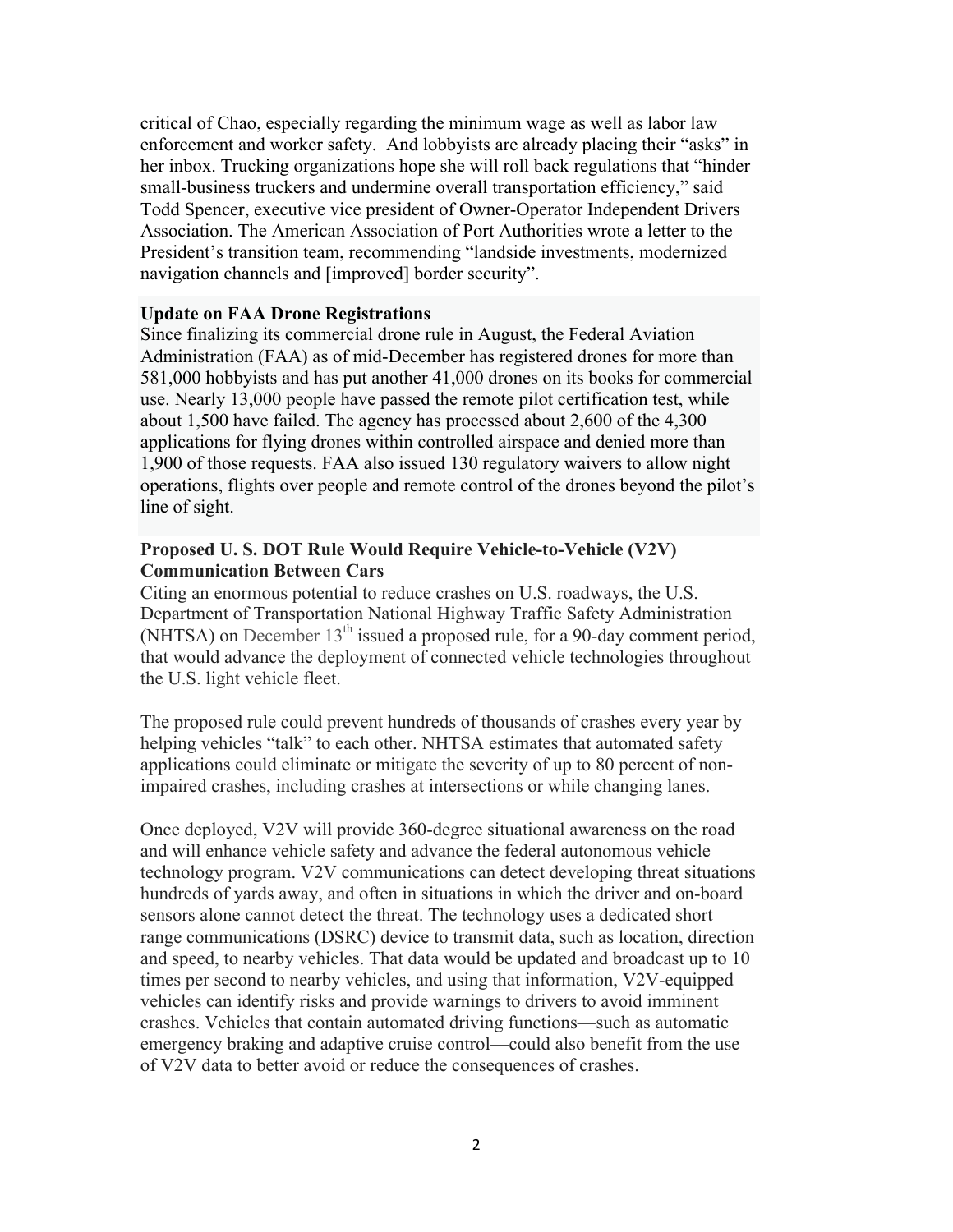The proposed rule would require automakers to include V2V technologies in all new light-duty vehicles. The rule proposes requiring V2V devices to "speak the same language" through standardized messaging developed with industry. Separately, Federal Highway Administration is also expected to issue guidance soon for Vehicle-to-Infrastructure (V2I) communications, which will help transportation planners integrate the technologies to allow vehicles to "talk" to roadway infrastructure such as traffic lights, stop signs and work zones to improve mobility, reduce congestion and improve safety. Privacy is also protected in V2V safety transmissions since the technology does not involve the exchange of information linked to or, as a practical matter, linkable to an individual, and the proposed rule would require extensive privacy and security controls in any V2V devices.

A light-duty vehicle is a car or a truck having a gross vehicle weight rating (curb weight plus payload) of no more than 8,500 pounds which is "(1) Designed primarily for purposes of transportation of property or is a derivation of such a vehicle, or (2) Designed primarily for transportation of persons and has a capacity of more than 12 persons, or (3) Available with special features enabling off-street or off-highway operation and use.

#### **The U.S. Postal Service could enhance smart cities**

According to a panel at the Smart Cities Summit held in Boston on December  $7<sup>th</sup>$ . the future of the U. S. Postal Service (USPS) may revolve around gathering data by equipping their trucks with video cameras and vibration sensors to collect data on the condition of roads and other infrastructure such as bridge and water conditions. The Postal Service could map the city every day with its fleet of vehicles. The data could be automatically analyzed and sent to cities to enhance their infrastructure condition monitoring programs. If cities played along, the USPS could also derive a revenue stream that reverses billions of dollars of annual losses and provides stability to its 500,000 employees.

According to a USPS Inspector General report discussed at the summit, the idea that the Internet of Things and big data can revamp the USPS is well timed. For fiscal 2016, the USPS preliminary estimated net loss is \$5.6 billion. In addition, the USPS has hit its Treasury borrowing limit. The service needs a strategic plan for services that don't make money and is restricted by law to expand into nonpostal businesses.

However, there are obstacles. Federal regulations prevent the Postal Service from entering non-postal businesses. Becoming a sensor network for smart cities would be a new business that would require approval. In addition, interoperability between regions, technologies and data flow would all have to be sorted out. And it is too early to predict whether these services will be a significant or even a consistent new line of business.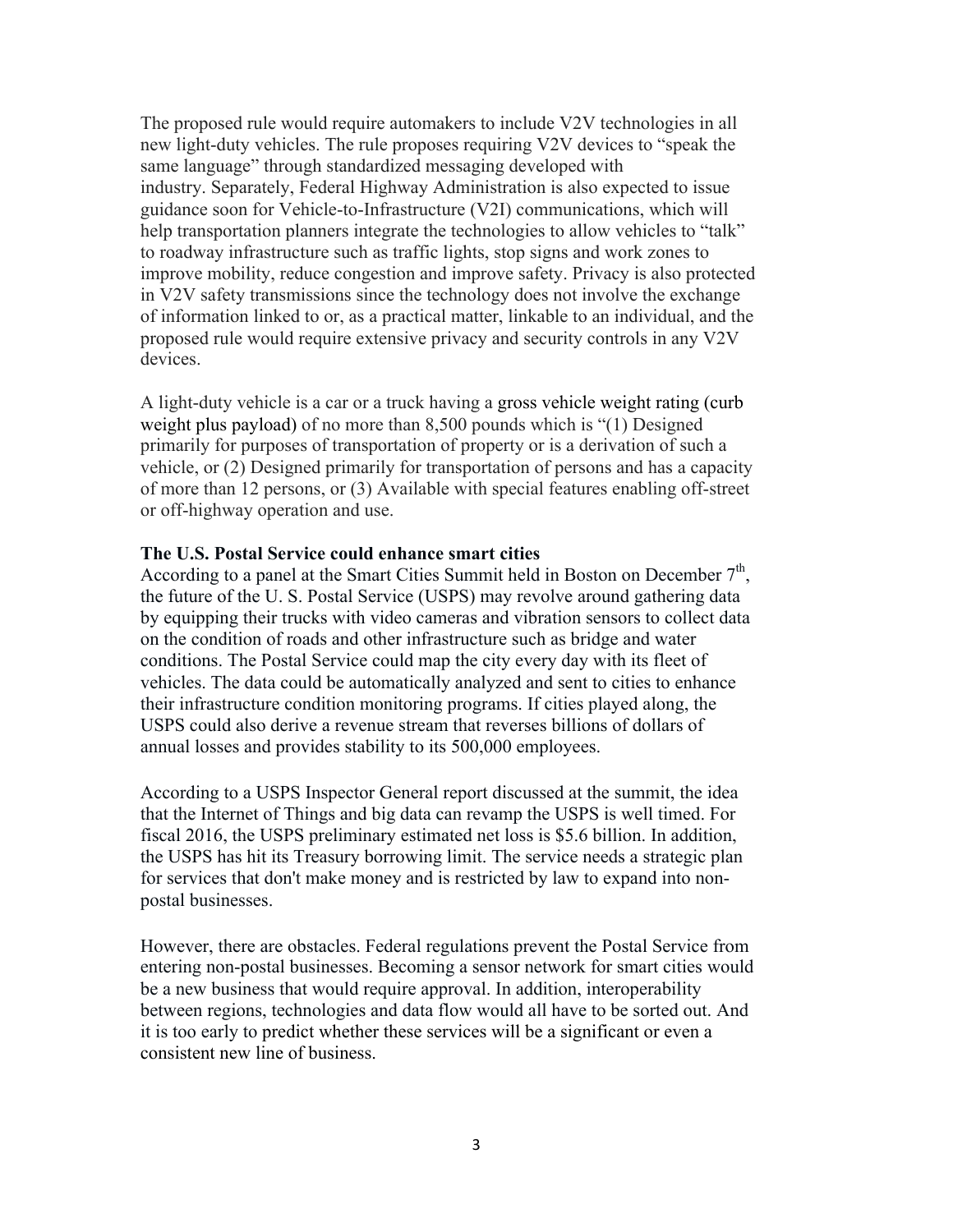## **US DOT Funds \$12.5 Million METRANS Transportation Study**

METRANS, the research collaboration between USC and California State University Long Beach, has been selected to lead a multi-state effort to study and solve a range of transportation concerns under a \$12.5 million grant awarded by the U.S. Department of Transportation. METRANS is expected to match the grant, bringing the total award for the five-year project to \$25 million.

The METRANS Transportation Center will lead the Pacific Southwest Region University Transportation Center. The new regional center is a partnership of USC, Cal State Long Beach, UC Davis, UC Irvine, UCLA, University of Hawaii at Manoa, Northern Arizona University, and Pima Community College in Tuscan, Arizona..

According to Genevieve Giuliano, the principal investigator for the grant and director of the METRANS Transportation Center, the research will focus on the following issues affecting states in the region — technology to address transportation problems, easing mobility for vulnerable populations, improving resilience while protecting the environment and managing mobility in highgrowth urban areas."

METRANS was established in 1998 as a collaborative research effort involving the USC Price School of Public Policy, the USC Viterbi School of Engineering and the Cal State Long Beach Center for International Trade and Transportation. The federal designation and grant will build upon METRANS' ongoing efforts in interdisciplinary research, education and outreach.

# **Federal Transportation Funding Increase On Hold**

The FY 2018 appropriations process has begun in earnest on Capitol Hill and even though Congress is not expected to pass a budget until next summer, both chambers passed continuing resolutions on December  $8<sup>th</sup>$  and  $9<sup>th</sup>$  that will provide funding for national security and federal operations (including disaster relief) through April 28, 2017.

As a result of the continuing resolutions, an infrastructure funding increase that was approved by Congress last year is once again on hold. Under the Fixing America's Surface Transportation (FAST) Act passed in December 2015, investments in Highway Trust Fund transportation projects were supposed to increase by \$2.4 billion starting in fiscal 2017.

# **STATE**

# **\$6 Billion In Transportation Funding In Transportation Reforms Proposed**

# **In SB 1 And AB 1**

As reported last month, the Calfiornia legislature failed to address state transportation funding shortfalls during the two-year special session. In the aftermath, two bills were introduced on December  $5<sup>th</sup>$ . SB 1 (Senator Jim Beall)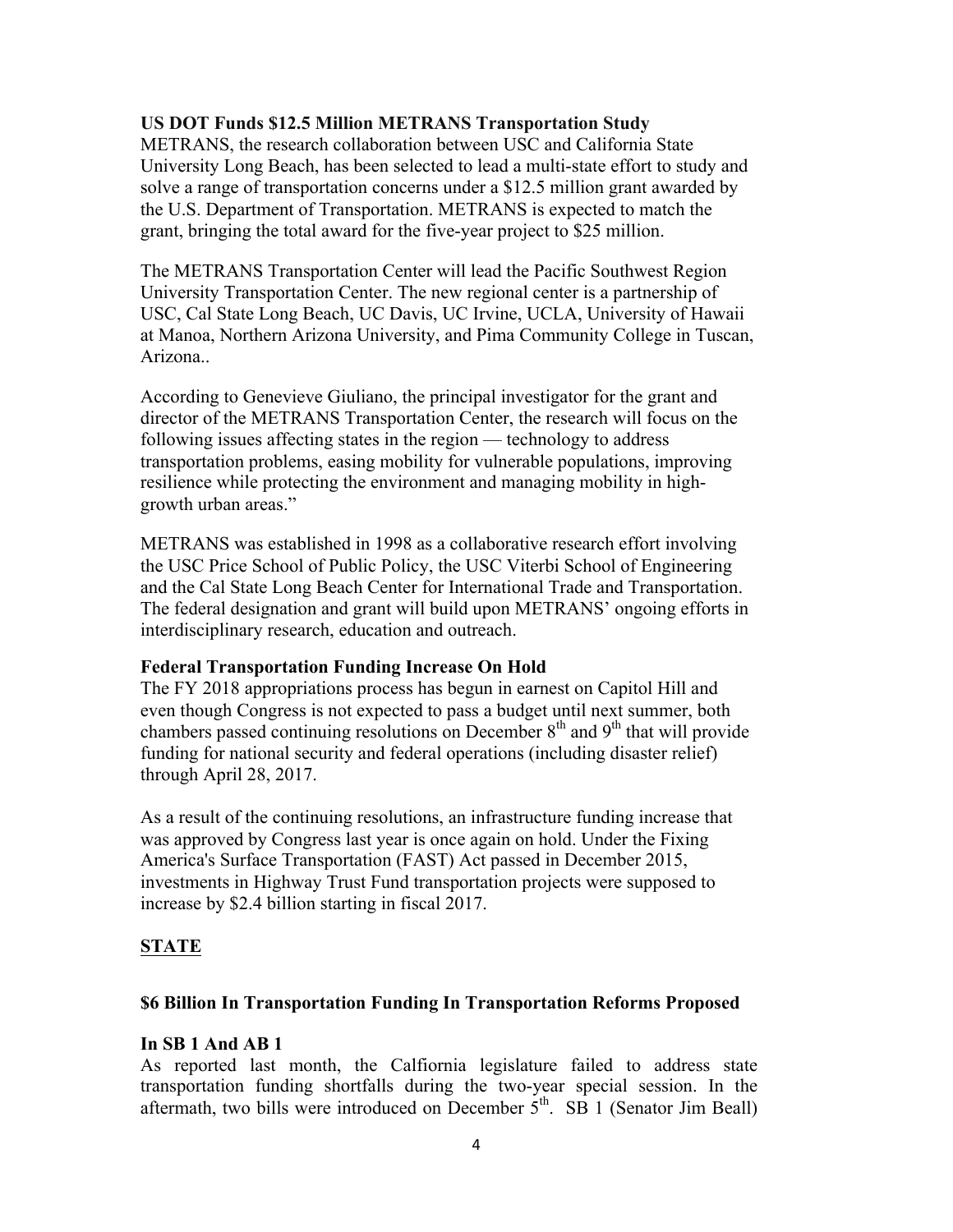and AB 1 (Assembly Member Jim Frazier) would provide over \$6 billion for state transportation funding, including \$2.25 billion for local streets and roads.

The new state revenue would be created by increases to taxes on gas, diesel, and vehicle fees. The revenue will be shared on a 50/50 basis by the state and local governments. The bills, which have minor differences, propose readjusting the state's obsolete gas tax and reforming the user-pays system to ensure all motorists contribute their fair share to the maintenance of the roads. Increased fees would include:

- Increasing the per-gallon gas tax by 12 cents in phases over three years; 6 cents the first year to 9 cents in the second year and 12 cents in the third year. SB 1 phases in the 12 cent increase over three years, while AB 1 does not include a phase-in period.
- Ending Board of Equalization's annual adjustment of the price-based pergallon gas excise tax rate to 17.3 cents.
- Increasing the diesel excise tax by 20 cents and the sales tax by 4 percent; raising \$853 million in revenue annually. SB 1 also would impose a 0.5 percent increase to this sales tax which would generate a \$40 million set aside for intercity rail and commuter rail.
- Enacting an annual \$100 fee on zero-emission vehicles and increase annual registration fee for all vehicles by \$38 per vehicle, raising about \$1 billion annually. SB 1 imposes a \$100 Vehicle Registration Fee on zero emission vehicles while AB 1 imposes a \$165 Vehicle Registration Fee.
- Returning \$500 million in vehicle weight fees currently used for transportation debt service back to road maintenance. The revenue would be gradually returned in \$100 million increments over five years. SB 1 phases-in a percentage of the truck weight fees back to transportation projects, while AB 1 phases-in specific weight fee amounts every year. SB 1 caps the weight fee transfer at 50 percent in FY 2020-21, while AB caps the weight fee transfer at \$500 million in FY 2020-21.

The bills also call for speeding up the repayment of \$706 million in loans made to the General Fund from various transportation-related accounts and increases the Cap and Trade allocation for mass transit, doubling the current allocations for the Transit and Intercity Rail Capital Program and the Low Carbon Transit Operations Program. In addition to funding increases and reallocations, SB 1 seeks up to \$70 million in Caltrans efficiencies and reserves those savings for human-powered transportation, such as bicycle and pedestrian.

Other reforms in SB 1 and AB 1 include:

The League of California Cities has summarized key proposed reforms:

- Establishes local reporting requirements.
- Requires cities and counties to maintain existing general fund levels (from FY 10 to FY 12) to qualify for state transportation funding.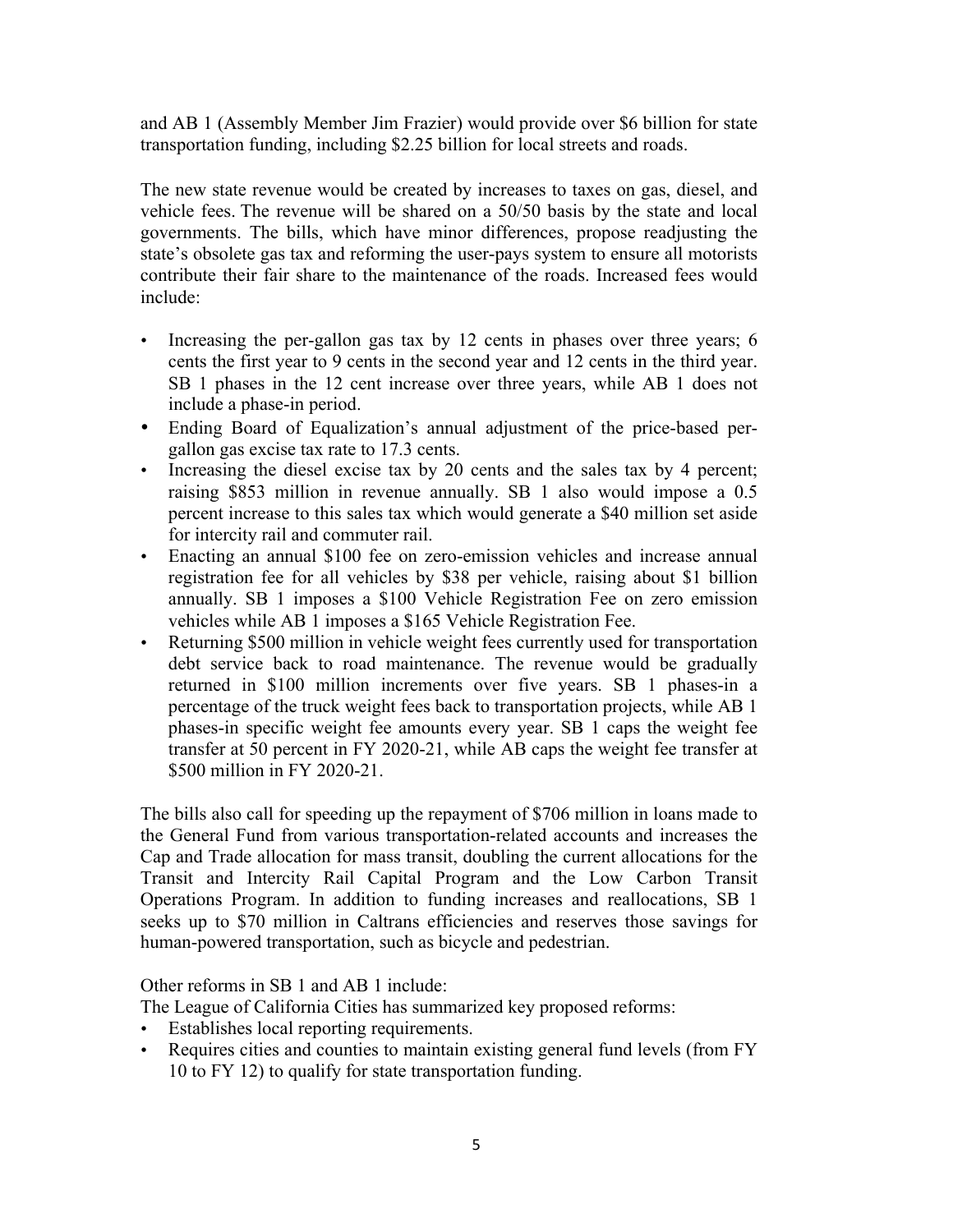- Makes permanent the National Environmental Protection Act (NEPA) delegation authority (see story below).
- Requires state and local agencies to create programs that promote employment in advanced construction through pre-apprenticeship as a condition of receiving RMRA funds.
- Incorporates "complete streets" design concepts into the Caltrans Highway Design Manual.
- Moves the California Transportation Commission from within the California State Transportation Agency, to establish it as its own entity within state government.
- Creates the Office of Transportation Inspector General as an independent entity and office within state government to ensure transportation funds are used efficiently and in compliance with laws. The Governor would appoint the inspector general to a six-year term and the inspector general would be authorized to conduct audits and investigations involving state transportation funds with all affected state agencies.
- Permanently extends and expands the limited CEQA exemption for transportation repair, maintenance, and minor alteration projects to existing roadways. Expands the exemption to cities and counties with populations greater than 100,000 and applies the exemption to state roadways.
- Creates an Advanced Mitigation program for transportation projects. Authorizes the Natural Resources Agency to prepare, approve, and implement advance mitigation plans for one or more planned transportation projects. An advanced mitigation plan is defined as a regional or statewide plan that estimates the potential future mitigation requirements for one or more transportation projects and identifies mitigation projects, sites, or credits that would fulfill some or all of those requirements. Authorizes the agency to administer the program, establish mitigation banks, secure areas for the purpose of providing mitigation, and allow transportation agencies to use mitigation credits to fulfill mitigation requirements. The program's intention is to supplant existing CEQA requirements, not substitute for them.

# **Uber Pulls Self-Driving Cars From California Roads**

Uber has pulled its self-driving cars from California roads. A week after Uber launched self-driving service with 16 vehicles in San Francisco, on December 20th, the California Department of Motor Vehicles demanded it stop until the company got a special testing permit to run on public roads. The DMV confirmed that it had moved to revoke the registrations of 16 cars, saying officials had determined that the registrations were improperly issued because the vehicles were not properly marked as test vehicles. Uber said it was not obligated to have a permit because its vehicles require monitoring by a person in the car and announced it had relocated the self-driving cars to Arizona and will be expanding its self-driving pilot program in the next few weeks.

After self-driving Uber cars were spotted committing a range of traffic violations in San Francisco, the company has admitted that its autonomous vehicles have a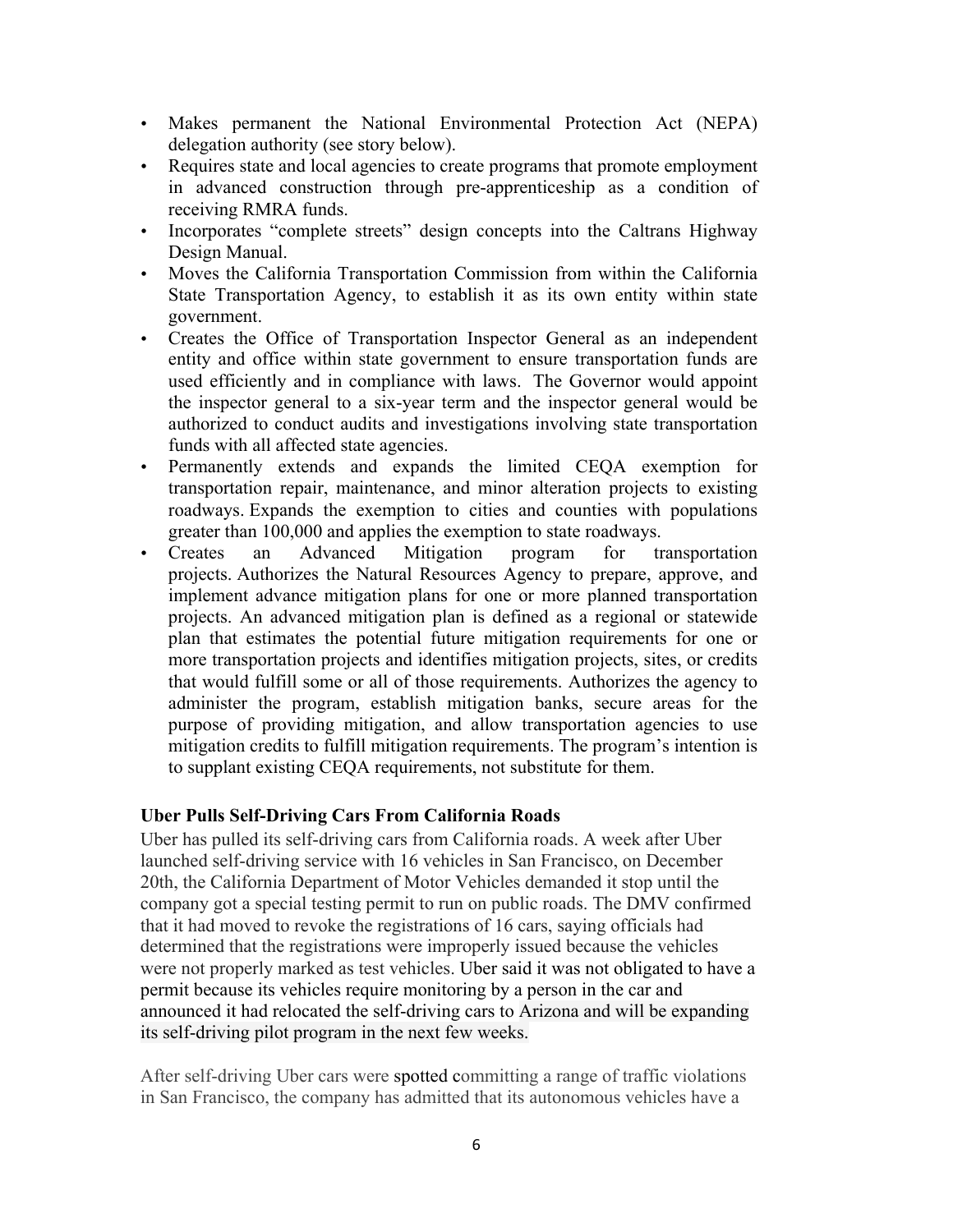"problem" with the way they make right turns across bike lanes. An Uber spokesperson said that the company was working to fix a programming flaw that could allow the cars making unsafe turns through the city's cycling lanes. Rather than merging into bike lanes early to make right-hand turns, as per California state law, the Uber vehicle reportedly pulled across the bike lanes at the last second, risking collisions with oncoming cyclists. The cars' human "safety drivers" were reportedly told that they should take manual control when turning right in a street with a bike lane while engineers try to fix the vehicles' programming.

## **REGION**

# **Metro Authorizes \$600 million LAX 96th Street Transit Station For Design Phase**

The Metro Board of Directors on December 1<sup>st</sup> certified the final environmental impact report for the nearly \$600 million Airport Metro Connector's 96th Street Transit Station that will connect the Green and Crenshaw/LAX light rail lines to an automated people mover that will serve the LAX central terminal area. The multimodal transit center will be built on a 9.5-acre site one mile east of the airport. In addition to the people mover station, the project will include three light rail platforms, a bus plaza, a bicycle hub and passenger pick-up and drop-off areas. Construction is expected to begin in fiscal year 2018-19 and finish between 2021 and 2023, concurrent with the delivery schedule for the people mover.

**Metro To Offer Rail Line, Station Naming Rights To Corporations, Colleges**

The Metro Board of Directors approved a new advertising program in which stations and rail lines will be adorned with an institution's name and logo, for a price, under a new Corporate Sponsorship/Naming Rights Program. Under the policy, Metro will allow corporations, colleges, and medical centers to brand a particular rail or bus line, station or Metro building with the institution's name and logo. Metro executives say the move will not only make routes and destinations easier for riders to recognize and remember, but also will help riders distinguish landmarks and entry points to various communities across Metro's transit system. Metro expects the new advertising policy will yield millions of dollars annually in revenue.

The staff recommendation noted similar corporate sponsorship programs in San Diego, Chicago, Cleveland, and Denver that generate millions of dollars annually from their programs. The new policy requires advertisers to "uphold the location and historic reference name of the property" to ensure that it remains easily identifiable and recognizable by the general public. Metro will also not consider advertising proposals from some business sectors – including adult entertainment, tobacco, firearms, and political and religious organizations.

The partnerships will fall into two categories: Short-term Sponsorships (agreements extending a maximum of 12 months or less for assets such as programs, events, seasonal events, or temporary station re-namings); and, Longterm Sponsorships (agreements lasting a minimum of five years for assets such as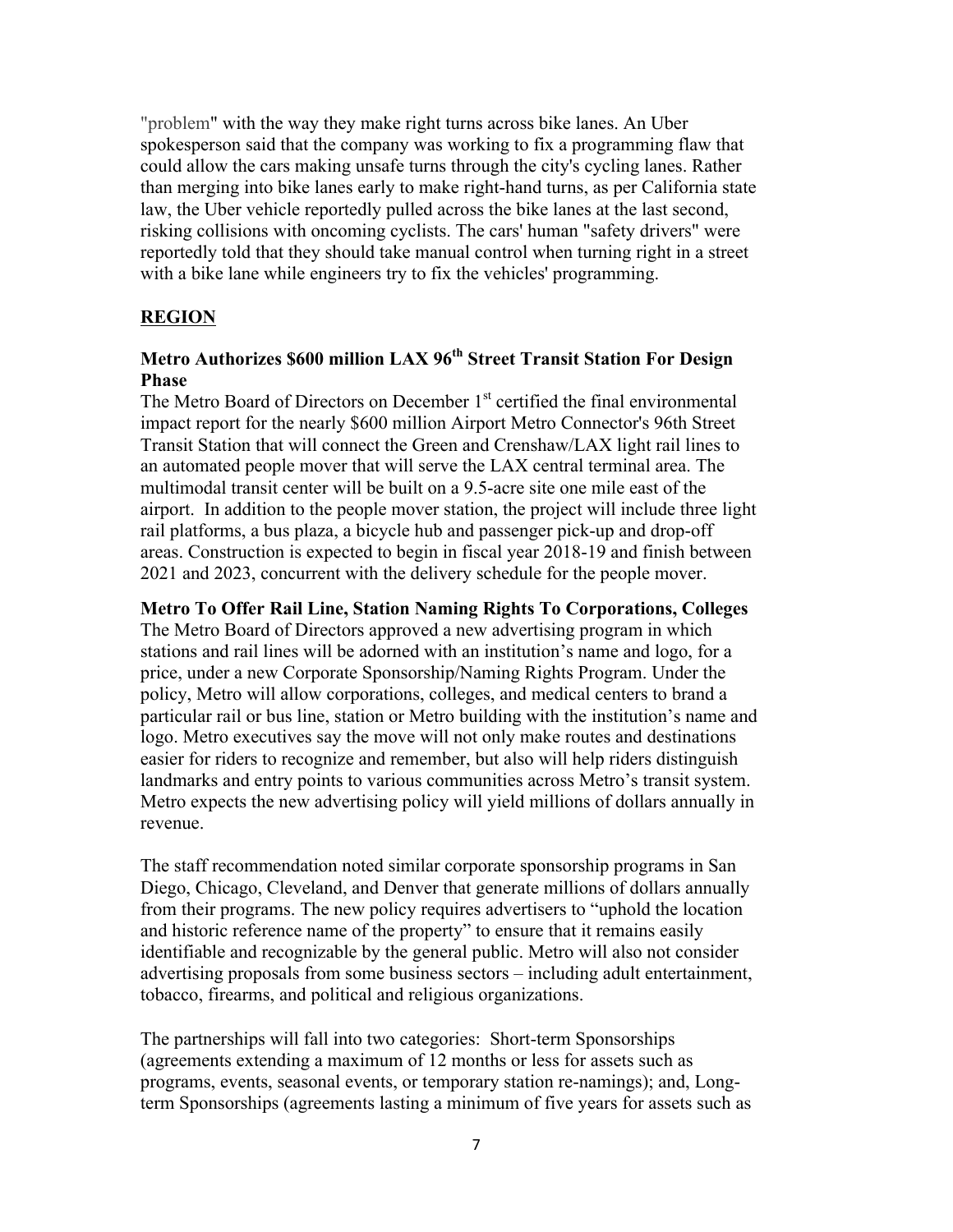transit services, rail lines, stations, buildings, etc.). The approved rate structure allows a revenue-generating, payment-in-kind, or value-in-kind options.

Metro will contract with a qualified and independent firm with extensive experience in valuations of naming rights opportunities to ensure that Metro receives fair market value for the naming of its property and assets.

# **Metro Announces Minor Route Changes On San Pedro Lines 910/950 To Improve Safety and Service**

Effective December  $11<sup>th</sup>$ , Metro made a minor northbound route change to improve safety in San Pedro. Line 910/150 buses now use Beacon Street instead of Harbor Boulevard. Passengers who board northbound buses on Harbor Boulevard at 1<sup>st</sup> Street should board on Beacon Street at 1<sup>st</sup>. Passengers who board northbound buses at the Harbor-Beacon Park & Ride Lot should board on northbound Beacon Street at O'Farrell Street. There are no changes to the southbound route. Three additional buses have also been added to the line to improve on-time performance. In order to improve access and reduce overcrowding during peak travel periods, Line 950 buses are now serving the I-110 Harbor Transitway Slauson and Manchester Stations.

# **L. A. City Council Authorizes Electric Car Sharing Program For Disadvantaged Neighborhoods**

The Los Angeles City Council on December  $13<sup>th</sup>$  authorized a contract with BlueCalifornia to operate an electric car-sharing program to some L. A. City disadvantaged neighborhoods. Users can check out electric vehicles for single trips or short periods and return the car to any charging station.

The pilot program will be located in communities that are within the top 10 percent of the highest need communities on the California EPA's CalEnviroScreen index -- a tool that was used to identify neighborhoods most impacted by pollution and poverty: Westlake, Pico-Union, and neighborhoods north of USC, as well as portions of downtown, Hollywood, and Koreatown. The Shared-Use Mobility Center, a nonprofit organization that supports the program, said the pilot is expected to recruit a minimum of 7,000 new car- sharing users, who in turn are expected to sell or avoid purchasing 1,000 private vehicles and reduce annual greenhouse gas emissions by approximately 2,150 metric tons of CO2.

The program is being funded by \$1.67 million grant from the California Air Resources Board, a \$10 million investment from the company, and \$1.82 million in support from the city. BlueCalifornia will initially create a 100-car electric fleet and 200 charging stations as part of the contract. BlueCalifornia is a subsidiary of the French company Bollore Group, which has been operating electric car sharing in Paris since 2011 and also launched a car-share program in Indianapolis last year. Officials hope to expand the pilot beyond L.A. and use cap and trade funds to help reach California's stated goal of getting 1.5 million electric vehicles on the road by 2025.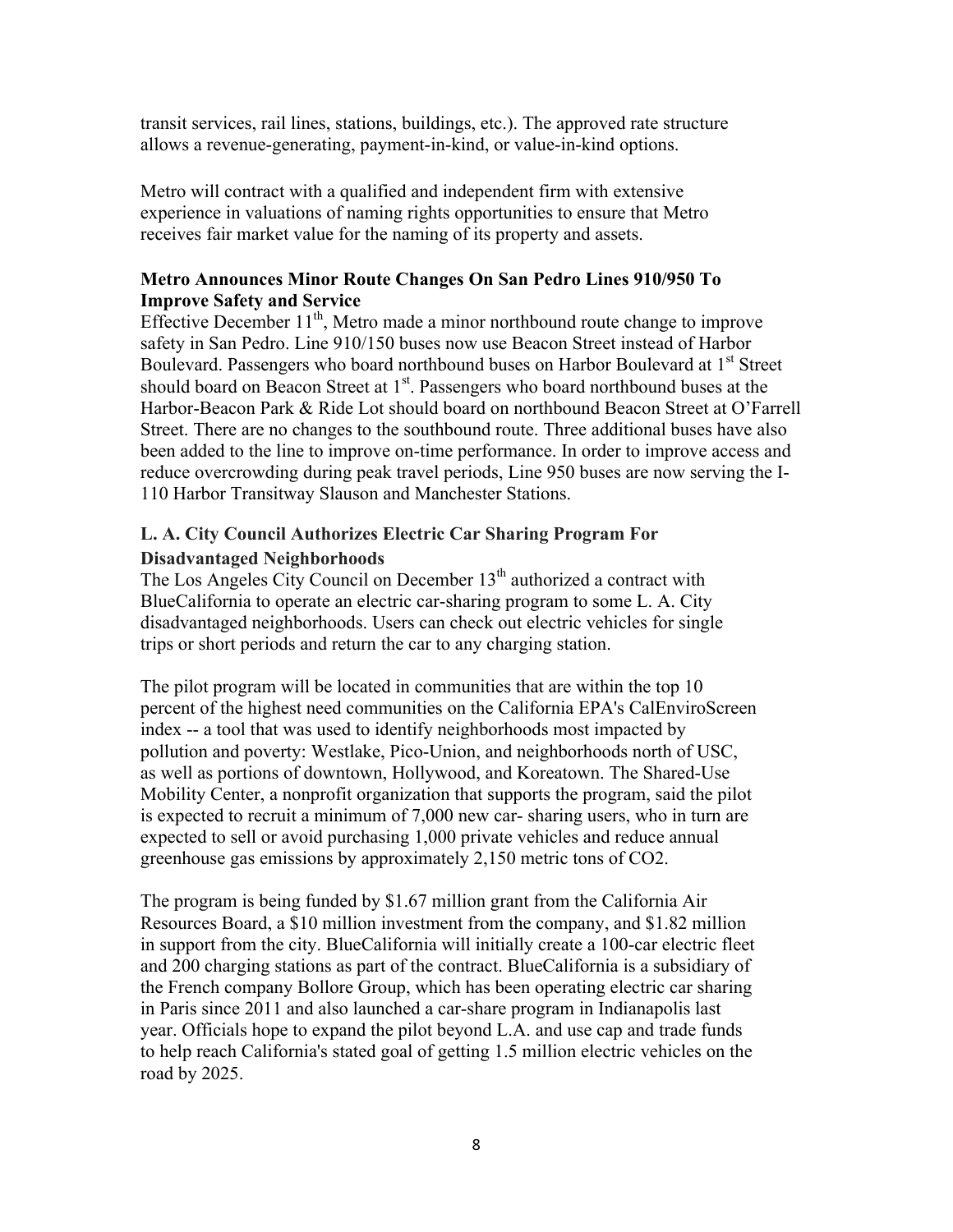# **TRENDS**

**Lyft Partnership Benefits The Village to Village Network in Palo Alto Pilot Program**

In a nod to the burgeoning importance of seniors as a target demographic of technology companies, Lyft and Home Care Assistance announced the ridesharing company will donate 1% of fares booked through the in-home care company to the Village to Village Network, an organization that helps seniors live independently.

Under the partnership, older adults in the Palo Alto area can bypass the Lyft smartphone app and instead request a Lyft ride by calling Home Care Assistance. Lyft's competitor, Uber, announced a similar partnership with 24Hr HomeCare earlier this year.

The emergence of ties between the ridesharing companies and in-home care companies underscores a convergence of interests between the two segments: Ridesharing services can extend the ability of older adults to live independently while the 50-plus demographic provides a lucrative market for tech companies. The AARP estimates adults over the age of 50 account for \$7.6 trillion dollars of annual economic activity in the U.S. The pilot program is responding to a 2015 study by the Pew Research Center that found only 27 percent of 65-plus adults own a smartphone.

The program is the culmination of years of work by the Shared Use Mobility Center, a nonprofit that works to connect private enterprise with public agencies to encourage shared mobility options. The center has collaborated with the city on a plan to take 100,000 cars off the road over the next five years.

# **Will Carsharing Kill Transit?**

During 2016, the following question heated up in transportation chat rooms and blog sites: Would Carsharing make transit obsolete or would car ownership decline with the emergence of millennials?

In 1993, the founders of the TransitCenter developed a consumer product called TransitChek that made it convenient for employers and employees to take advantage of the new commuter federal tax benefit. The TransitChek product became a profitable business. The proceeds of the sale of the TransitChek business to a private sector company in 2012 fund the group's foundation activities.

The TransitCenter responded in December to the latest screeds from anti-transit types that ride-hailing apps like Uber and Lyft are going to make fixed-route bus or rail service obsolete. TransitCenter makes the argument that transit and ridehailing services complement each other. They make the following three arguments in support of the continued viability of transit (and ride hailing):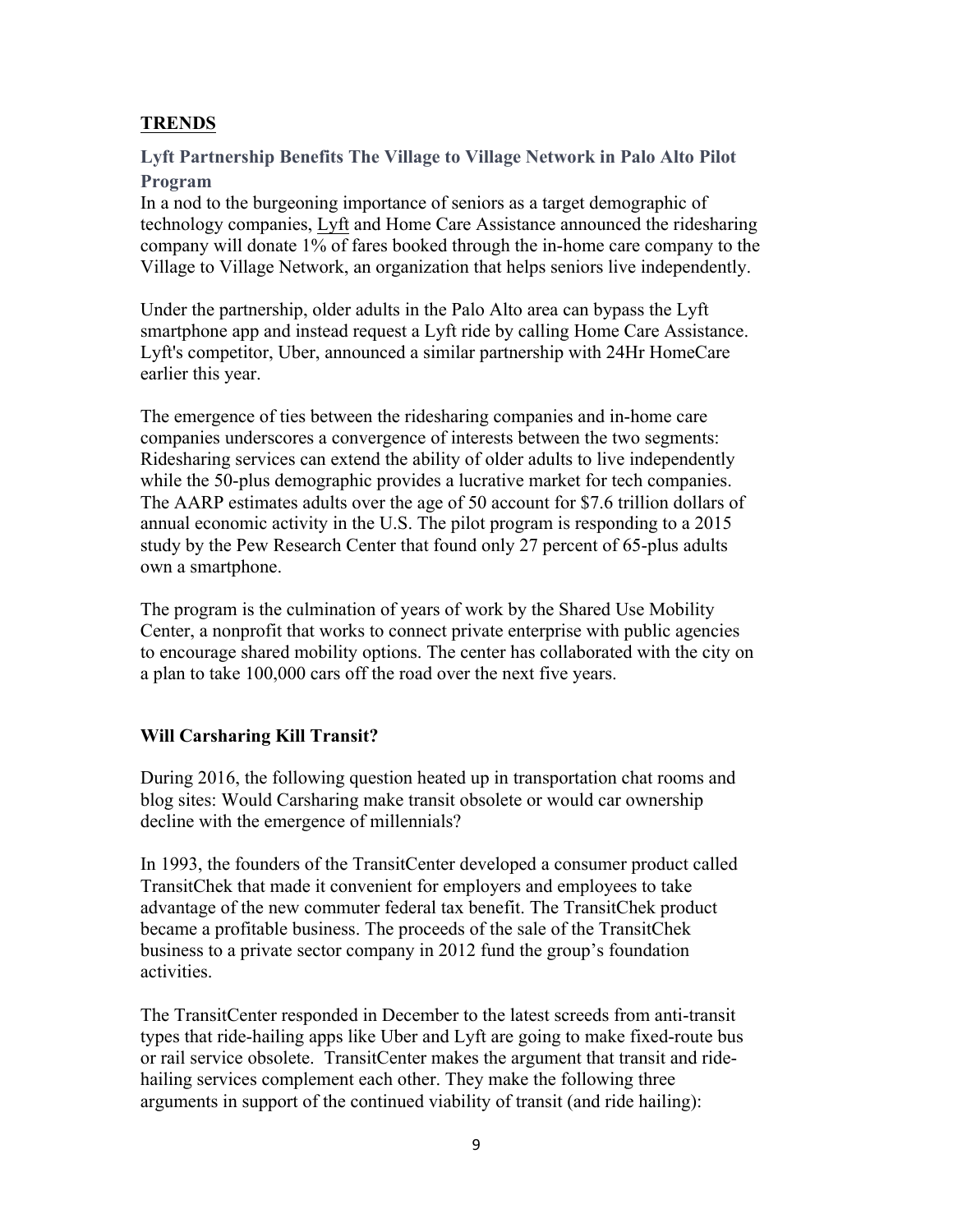#### **1. Uber and Lyft hog too much space**

If everyone that rides the LA Metro Bus system suddenly crowds onto the 405 in an Uber or every passenger on New York's L train has to hail a ride over the Williamsburg Bridge The result would be total gridlock. Uber and Lyft have some advantages in certain contexts. But car services can't overcome urban geometry.

#### **2. Even lightly-used transit beats heavily-used ride-hailing services**

Not every bus is packed, but even a mostly-empty bus can use streets more efficiently than Uber cars. A bus carrying about 10 passengers per service hour is generally considered to be "low-performing", For an Uber or Lyft driver to serve ten people per hour would require the driver to pick up and drop off a new passenger every six minutes, which is physically impossible in American cities."

#### **3. Demand for transit peaks at different times than demand for taxis**

If you look at when Uber and Lyft are most popular, it's during the night, when transit runs less often. Meanwhile, transit is at its fullest during the a.m. and p.m. rush. Not many people use Uber and Lyft for regular commuting. Transit and ride-hailing services can complement each other — especially at times or in places where transit is less frequent or lightly used.

## **Will Autonomous Car Fleets Replace Transit And Personal Auto Ownership? Somewhat!**

For the last century, the nation's automakers have been able to count on a fundamental fact of American life: You pretty much need a car to get around. During the past year, the auto industry has turned its attention to two interconnected and immediate market challenges: develop self-driving vehicles within the next five years targeted at short trips while re-tooling their core business. If these types of cars and services proliferate, people will have more freedom to not own automobiles and America's automotive industry will need to fundamentally change.

Automotive industry forecasters expect people in metropolitan areas to own fewer cars in the future. But they are not ready to predict a big drop in the total number of vehicles sold, which this year will total more than 17 million cars and light trucks in the United States and about 75 million globally. That is, in part, because so many people have more than a last mile to cover.

Automakers are generally betting that sales of vehicles to fleet services will offset any decline in sales to individual consumers. Boston Consulting Group predicts that 44,000 cars will be sold to ride-sharing fleets in North America in 2021, more than making up for an expected net decline in consumer sales of about 8,000 vehicles.

The bigger impact might be on how the automotive industry — not just carmakers, but also fleet service operators, parts makers and the like — makes its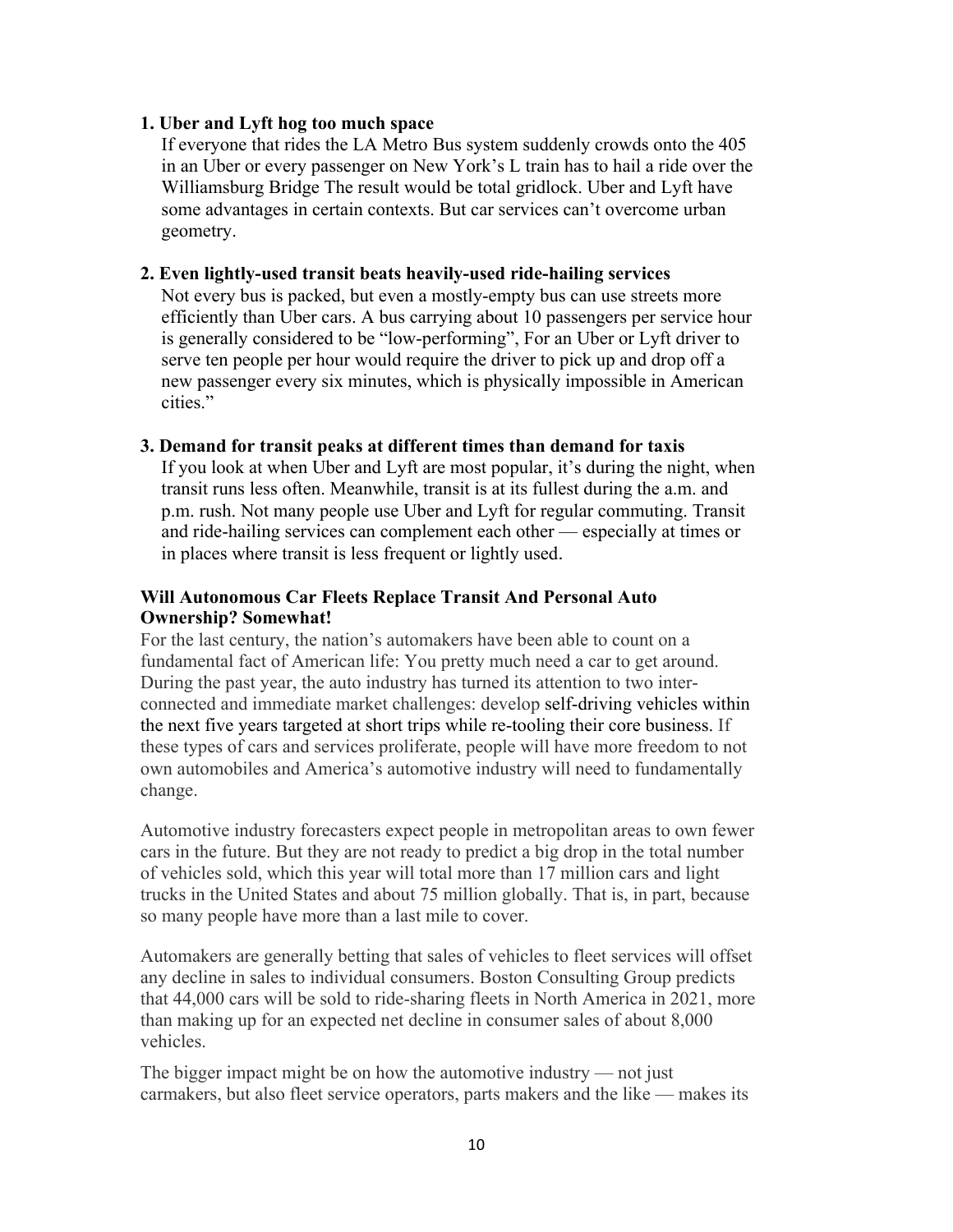money in years to come. According to the consulting firm PwC, the global automotive industry generates about \$400 billion a year in profits. About 41 percent of that profit — or about \$164 billion — comes from new vehicle sales. By 2030, PwC forecasts that even as overall automotive profits grow to about \$600 billion, profits from new vehicle sales will drop from about 41% to about 29%. By then, PwC predicts that "mobility services'' — including ride-hailing and other types of last-mile transportation services — will represent about 20% of the automotive industry's profits.

Ford Motor company sees mobility services as potentially more profitable than its traditional business of making and selling cars. Manufacturing vehicles requires billions of dollars in investments in plants and engineering — costs that are often difficult to recoup. Mobility services would require less upfront investment than manufacturing and profit margins could be more like 20% instead of the 8% Ford tries to achieve today.

The technology race is also escalating between West Coast tech firms and Detroit. Google and Tesla have been at the forefront in creating cars with the ability to drive themselves. And many automakers have opened California outposts to become part of the high-tech scene. Uber and Lyft, the app-based ride-hailing services, are both based in San Francisco. But General Motors, Ford Motor and Fiat Chrysler Automobiles are all engaged in autonomous vehicle projects based in Detroit's environs.

And the state of Michigan is laying the ground for even more self-driving development work. The latest step came in early December when Gov. Rick Snyder signed a package of laws to permit more extensive testing of self-driving cars on public roads, while clearing the way for use of autonomous vehicles in trials by ride-hailing services. Michigan's new laws allow the testing of autonomous vehicles that have no steering wheel or gas and brake pedals. California prohibits testing of such cars on public roads. Michigan is also allowing more extensive testing of autonomous trucks traveling in groups or platoons.

Even before Michigan passed its new laws, the state was gaining ground. Earlier this year Google's self-driving car project, now called Waymo, partnered with Fiat Chrysler to develop a fleet of 100 self-driving minivans and opened a technical office in Novi, Mich., near Detroit. The modified Pacifica vans, engineered in Michigan and assembled at Fiat Chrysler's plant in Windsor, Ont., just across the river from Detroit, were delivered to Waymo in mid-December. The two companies tested the first prototypes at Fiat Chrysler's proving grounds near Ann Arbor.

The city of Pittsburgh is also intent on competing with Detroit as a self-driving technopolis. Because of some pioneering research in self-driving technology at Carnegie Mellon University, Pittsburgh has emerged as a key development site. Delphi Automotive, a maker of automobile components, is also working on selfdriving systems in Pittsburgh. Nevada and Arizona are also vying to lure companies that are testing and developing self-driving cars. What's at stake is a